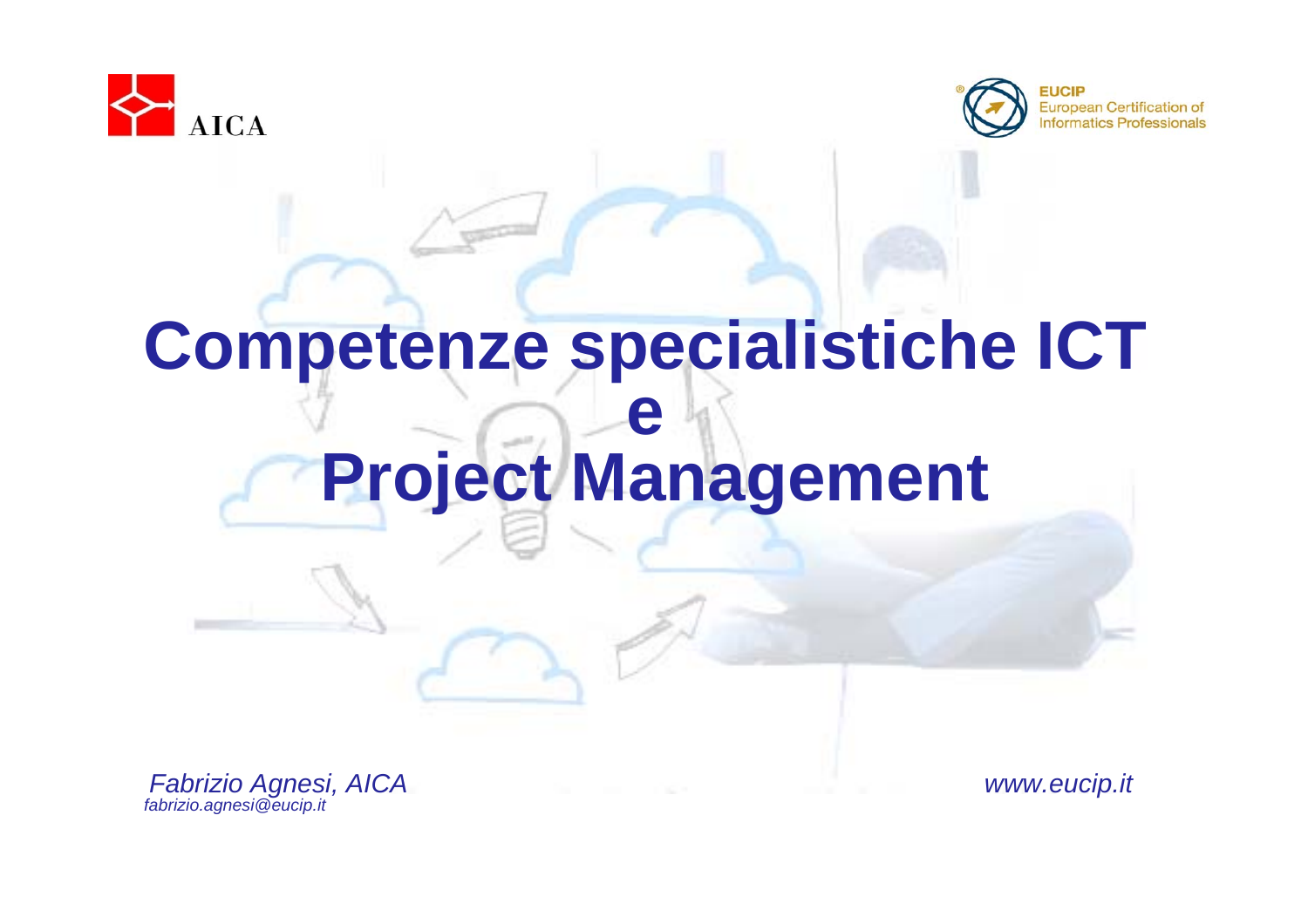## **PM e ICT: quando, perché, come**

- Un matrimonio importante, ma…
	- tardivo
	- d'interesse
	- con qualche litigio
- Chi comanda? Il bilanciamento delle competenze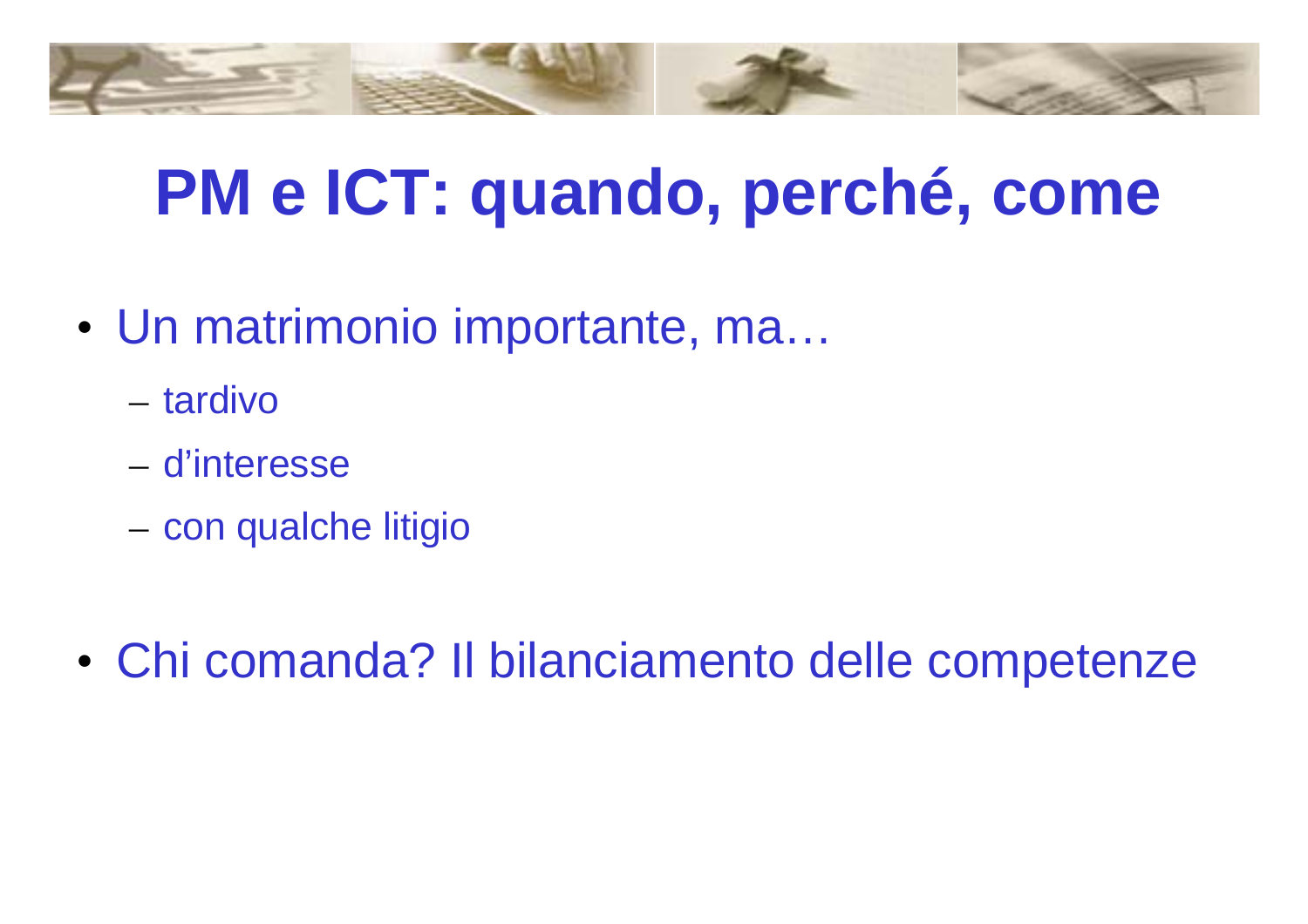### **IPMA – The Eye of Competence**

- Technical competences
- Behavioural competences
- Contextual competences

– ….

– ….

– Systems, products & technology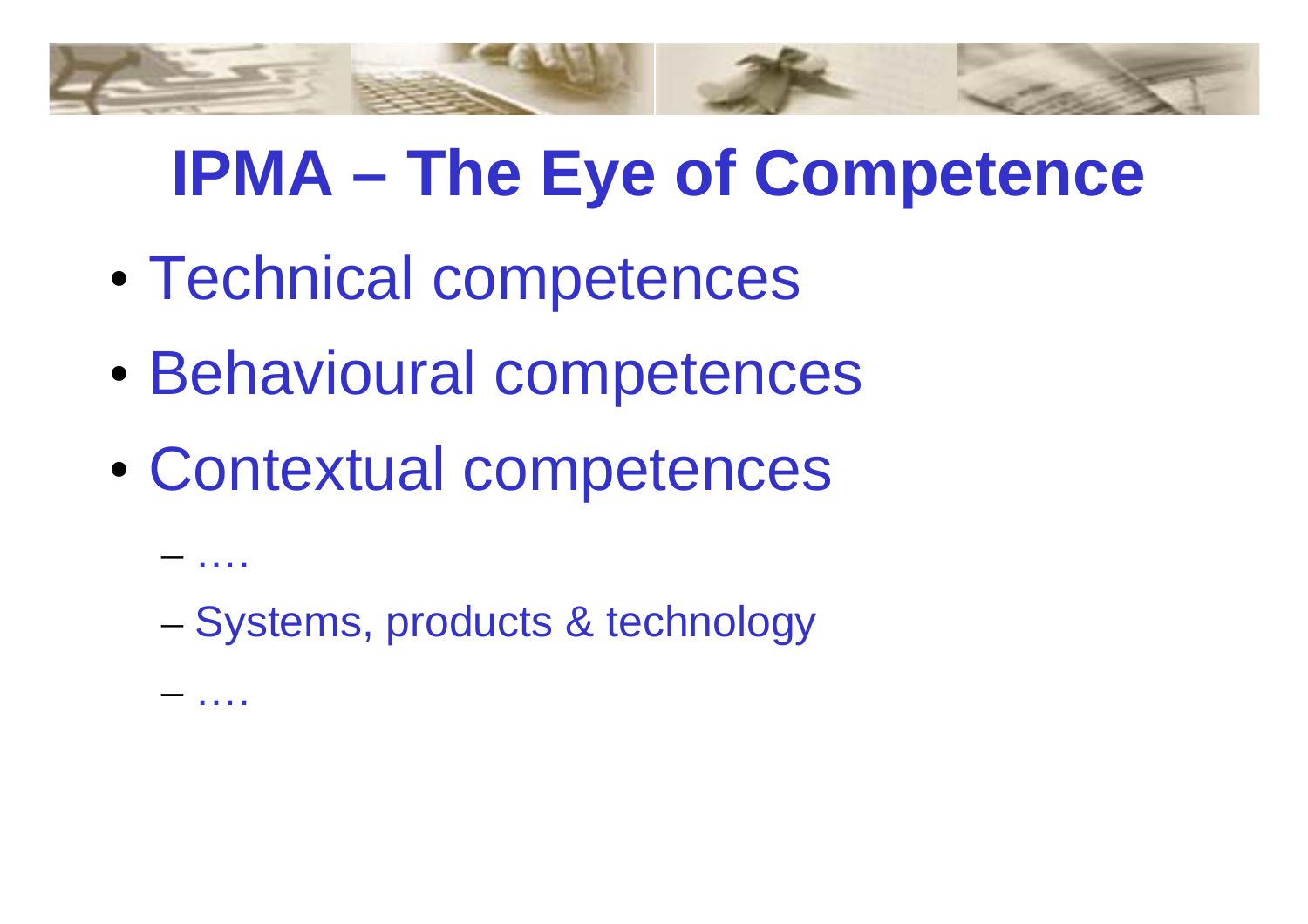

## **EUCIP IS Project Manager**

#### • Il profilo professionale

- Tasks overview
- Essentials Behavioural Skills
- Detailed Technical Skills (24 competenze, 250 item)
- La certificazione delle competenze
	- Test automatico
	- Portafoglio esperienze (....certificazioni IPMA....)
	- Esame orale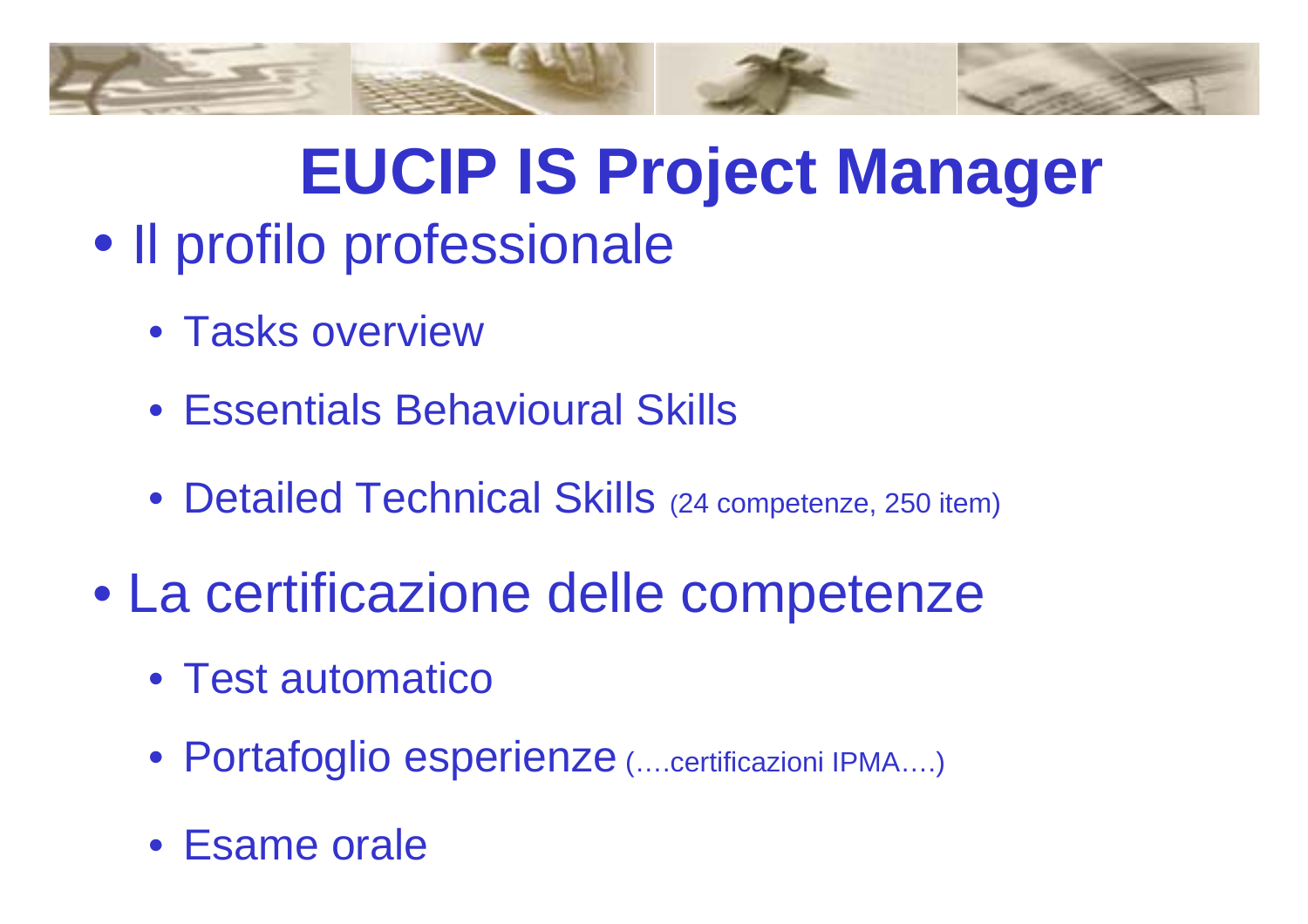

### **I profili professionali EUCIP**

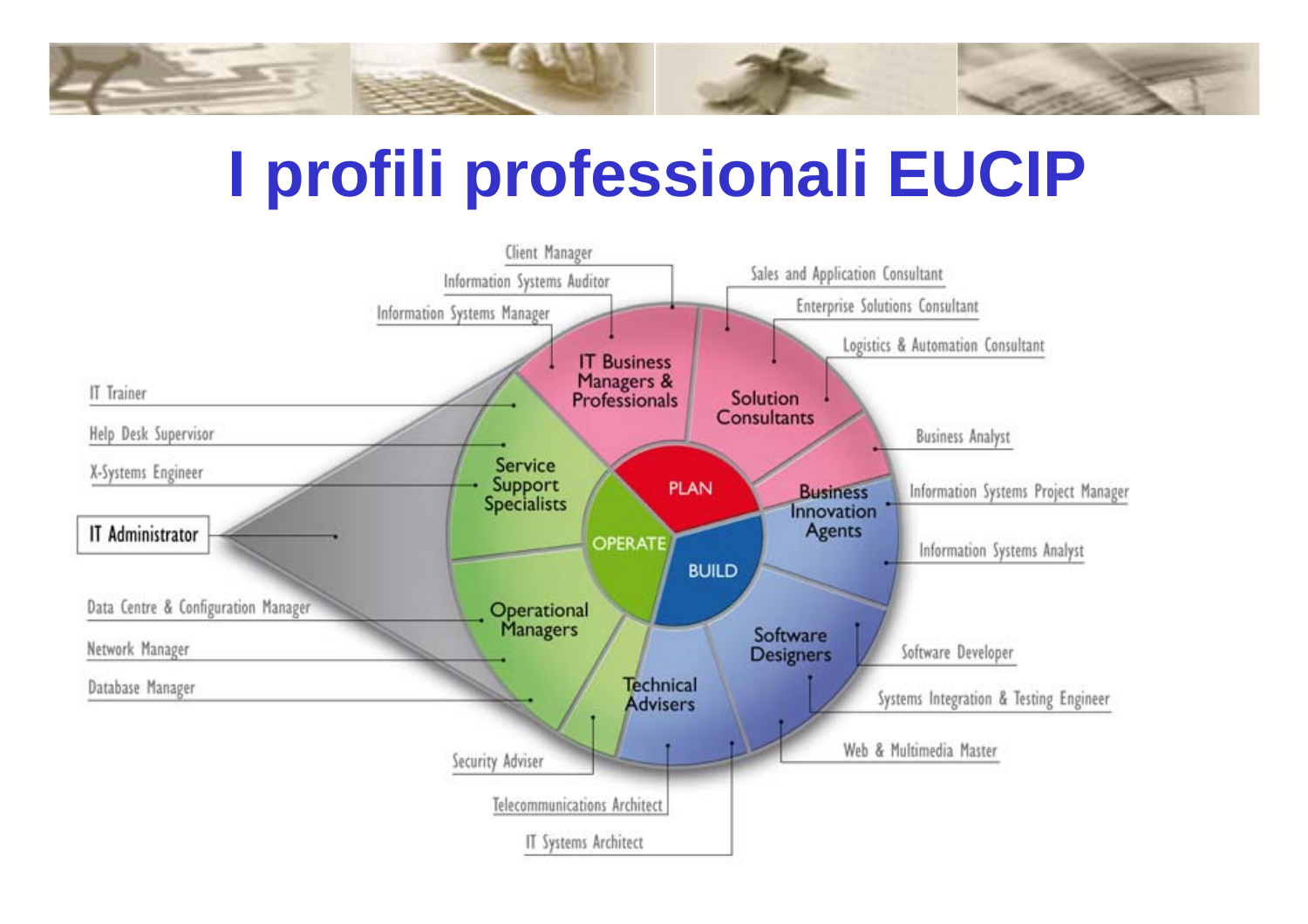



**Typically 400 hours of Typically 400 hours of study time. study time. Equally distributed Equally distributed between the three life between the three life clycle (130+140+130) clycle (130+140+130)**

**EUCIP core is compulsory EUCIP core is compulsory to becoming certified: to becoming certified:** •**1 skills card**•**1 skills card**•**3 modules/tests**•**3 modules/tests**

•**1 core certificate**•**1 core certificate**

**The entry point to EUCIP The entry point to EUCIP Elective Certification Elective Certification**

•**Core Level assessed via** •**Core Level assessed via MCQ Tests MCQ Tests**•**Tests in three separate**  •**Tests in three separate areas areas**–**Plan**–**Plan**–**Build**–**Build**

–**Operate** –**Operate** •**Tests are about** •**Tests are about knowledge and knowledge and application of application of knowledge to non-knowledge to noncomplex problems complex problems**

•**Pass Mark is 60%**•**Pass Mark is 60%**

#### **The Core Level: The Core Level:**

defines the minimum ICT knowledge core that is knowledge core that is presumed necessary in order presumed necessary in order to be an ICT-practitioner to be an ICT-practitioner

> **BUILDAquisition, development and implementation**

**PLANThe use and management of** 

**informationsystems**

**OPERATE**

**Operations and Support of Information systems of information systems**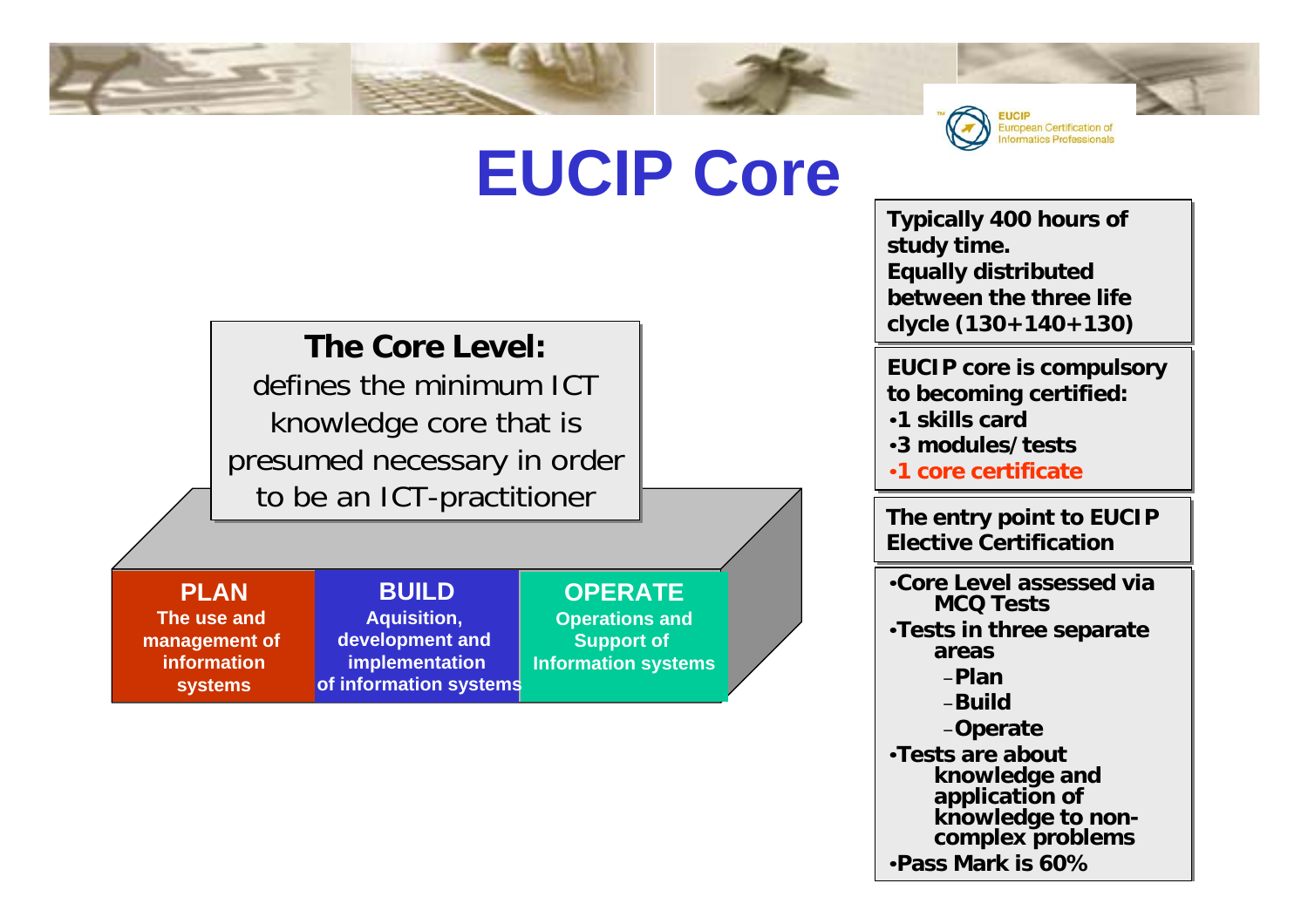

#### **Certificazioni EUCIP**

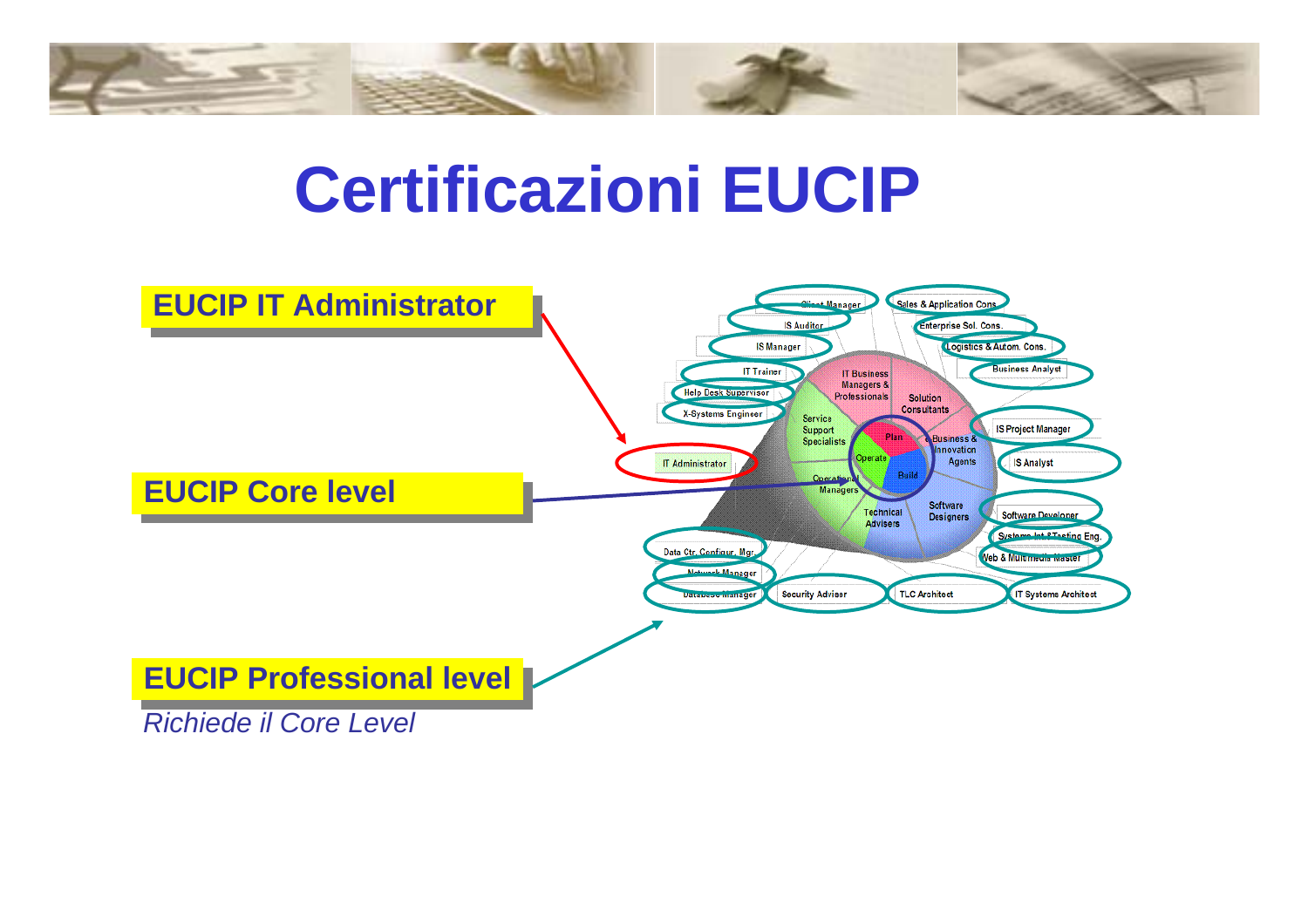#### **EUCIP IS Project Manager: le competenze ICT**

- Project Management tools
- Software engineering principles
- System development lifecycles
- Managing business change.
- New technology opportunities and the matching of these to business needs
- Business activity and business process modelling
- Package selection and implementation lifecycle (cont.)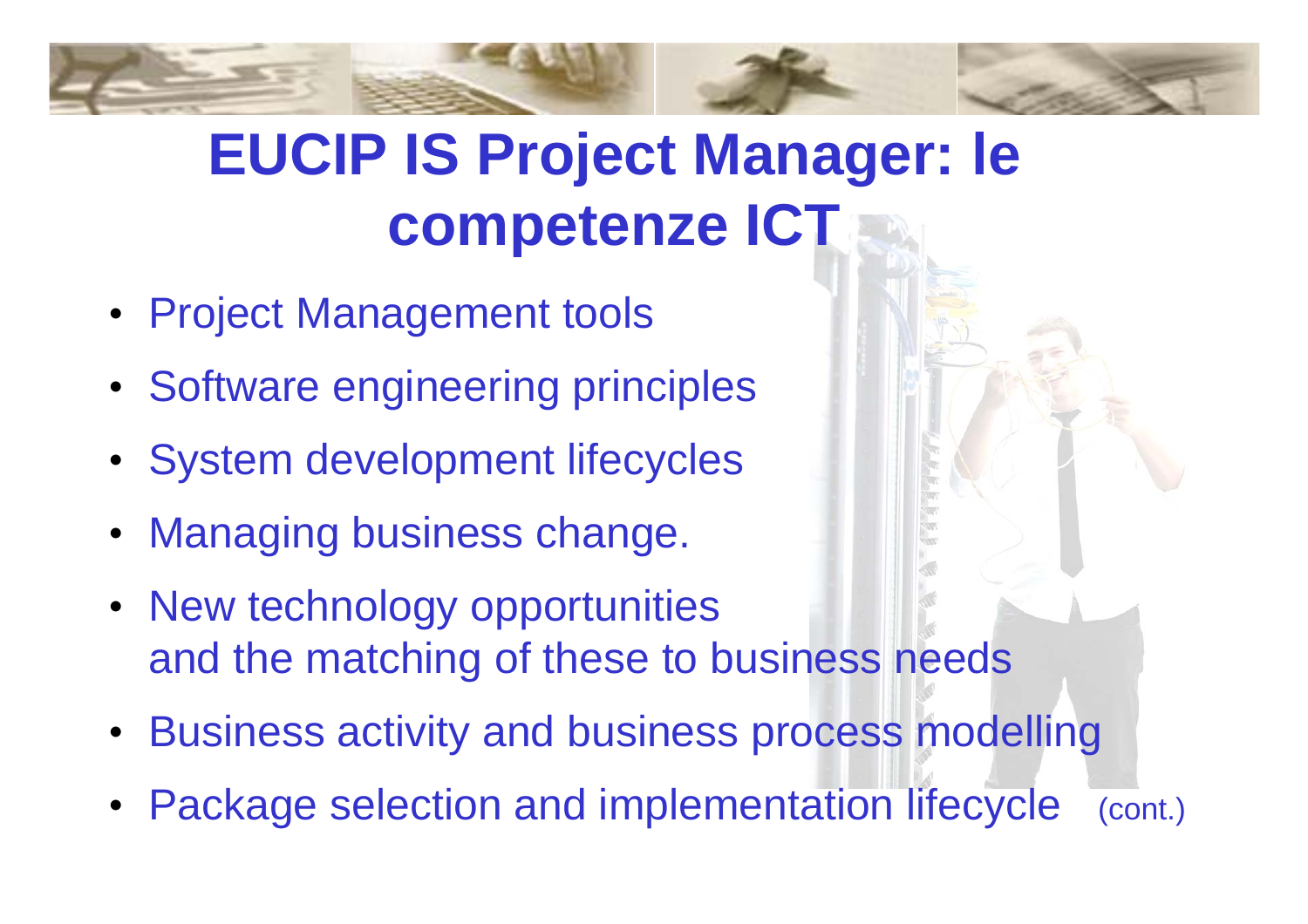#### **EUCIP IS Project Manager: le competenze ICT (cont.)**

**NOON** 

- **Estimating for System Development**
- Requirements engineering
- Software Development process.
- Systems design and implementation
- **Principles of Testing**
- Change and configuration management
- Managing a development environment
- System deployment methods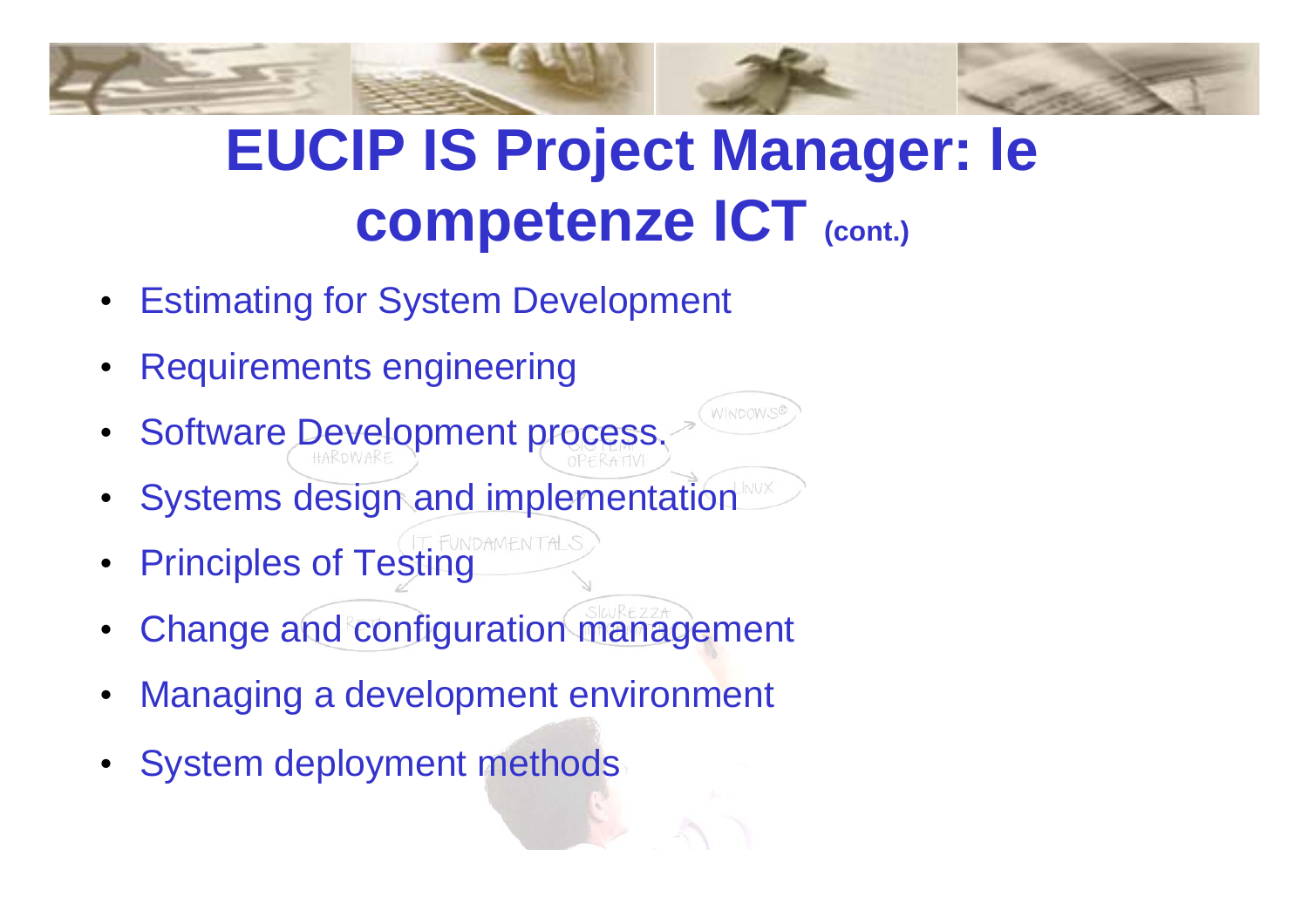# **EUCIP e-CF Project Management**

#### e-Competence Framework

- •Una competenza ed un profilo specifici
- •E.2. Project and Portfolio Management
- •Project Manager (5 comptenze)



|                  |                                                          | <b>IS Manager</b> | Auditor<br>$\overline{S}$ | Security Adviser | Project Manager<br>$\overline{5}$ | Manager (*<br>Data Centre & Configuration | <b>Business Analyst</b> | <b>IS Analyst</b> | IT Systems Architect | Telecommunications Architect (*) | Software Developer | Web & Multimedia Master (*) | Engineer<br>& Testing<br>Systems Integration | Database Manager | IT Administrator (**) | Network Manager (*) | X-Systems Engineer | Help Desk Supervisor | Client Manager | <b>IT Trainer</b> | Enterprise Solutions Consultant (*) | £<br>Logistics & Automation Consultant | Sales & Application Consultant |
|------------------|----------------------------------------------------------|-------------------|---------------------------|------------------|-----------------------------------|-------------------------------------------|-------------------------|-------------------|----------------------|----------------------------------|--------------------|-----------------------------|----------------------------------------------|------------------|-----------------------|---------------------|--------------------|----------------------|----------------|-------------------|-------------------------------------|----------------------------------------|--------------------------------|
|                  | A.1. IS and Business Strategy Alignment                  |                   |                           |                  |                                   |                                           |                         |                   |                      |                                  |                    |                             |                                              |                  |                       |                     |                    |                      |                |                   |                                     |                                        |                                |
| <b>PLAN</b><br>d | A.2. Service Level Management                            |                   |                           |                  |                                   |                                           |                         |                   |                      |                                  |                    |                             |                                              |                  |                       |                     |                    |                      |                |                   |                                     |                                        |                                |
|                  | A.3. Business Plan Development                           |                   |                           |                  |                                   |                                           |                         |                   |                      |                                  |                    |                             |                                              |                  |                       |                     |                    |                      |                |                   |                                     |                                        |                                |
|                  | A.4. Product or Project Planning                         |                   |                           |                  |                                   |                                           |                         |                   | ٦                    |                                  |                    |                             |                                              |                  |                       |                     |                    |                      |                |                   |                                     |                                        |                                |
|                  | A.5. Architecture Design                                 |                   |                           |                  |                                   |                                           |                         |                   | 1                    |                                  |                    |                             |                                              |                  |                       |                     |                    |                      |                |                   |                                     |                                        |                                |
|                  | A.6. Application Design                                  |                   |                           |                  |                                   |                                           |                         | ī                 |                      |                                  | 1                  |                             |                                              |                  |                       |                     |                    |                      |                |                   |                                     |                                        |                                |
|                  | A.7. Technology Watching<br>A.8. Sustainable Development |                   |                           |                  |                                   |                                           |                         |                   | ī                    |                                  |                    |                             |                                              |                  |                       |                     |                    |                      |                |                   |                                     |                                        |                                |
| B. BUILD         | <b>B.1</b> . Design and Development                      |                   |                           |                  |                                   | $\mathbf{1}$                              |                         |                   |                      | 1                                | ı                  | ı                           |                                              |                  |                       | ı                   | $\mathbf{1}$       |                      |                |                   |                                     |                                        |                                |
|                  | <b>B.2</b> . Systems Integration                         |                   |                           |                  |                                   |                                           |                         |                   |                      |                                  |                    |                             | ı                                            |                  | ı                     |                     | ı                  |                      |                |                   |                                     |                                        |                                |
|                  | <b>B.3</b> . Testing                                     |                   |                           |                  |                                   |                                           |                         | 1                 |                      | ı                                | ı                  |                             | ı                                            |                  |                       |                     |                    |                      |                |                   |                                     |                                        |                                |
|                  | <b>B.4.</b> Solution Development                         |                   |                           |                  |                                   |                                           |                         |                   |                      |                                  |                    | ı                           |                                              |                  |                       |                     | 1                  |                      |                |                   |                                     |                                        |                                |
|                  | <b>B.5</b> . Documentation Production                    |                   |                           |                  |                                   |                                           |                         |                   |                      | ı                                | ı                  | ī                           | ı                                            |                  |                       |                     |                    |                      |                | ı                 |                                     |                                        |                                |
| <b>RUN</b>       | C.1. User Support                                        |                   |                           |                  |                                   |                                           |                         |                   |                      |                                  |                    |                             |                                              |                  |                       |                     | 1                  |                      |                |                   |                                     |                                        |                                |
|                  | C.2. Change Support                                      |                   |                           |                  |                                   |                                           |                         |                   |                      |                                  |                    |                             |                                              |                  |                       | ı                   | ī                  |                      |                |                   |                                     |                                        |                                |
|                  | <b>C.3.</b> Service Delivery                             |                   |                           |                  |                                   |                                           |                         |                   |                      |                                  |                    |                             |                                              |                  |                       |                     |                    |                      |                |                   |                                     |                                        |                                |
| ن                | C.4. Problem Management                                  |                   |                           |                  |                                   |                                           |                         |                   |                      |                                  |                    |                             |                                              |                  |                       |                     |                    | 1                    |                |                   |                                     |                                        |                                |
| ENABLE<br>ة      | <b>D.1.</b> Information Security Strategy Development    |                   |                           |                  |                                   |                                           |                         |                   |                      |                                  |                    |                             |                                              |                  |                       |                     |                    |                      |                |                   |                                     |                                        |                                |
|                  | <b>D.2. ICT Quality Strategy Development</b>             |                   |                           |                  |                                   |                                           |                         |                   |                      |                                  |                    |                             |                                              |                  |                       |                     |                    |                      |                |                   |                                     |                                        |                                |
|                  | <b>D.3.</b> Education and Training Provision             |                   |                           |                  |                                   |                                           |                         |                   |                      |                                  |                    |                             |                                              |                  |                       |                     |                    |                      |                |                   |                                     |                                        |                                |
|                  | D.4. Purchasing                                          |                   |                           |                  | ı                                 | ı                                         |                         |                   |                      |                                  |                    |                             |                                              |                  |                       |                     |                    |                      |                |                   |                                     |                                        |                                |
|                  | <b>D.5</b> . Sales Proposal Development                  |                   |                           |                  |                                   |                                           |                         |                   |                      |                                  |                    |                             |                                              |                  |                       |                     |                    |                      |                |                   |                                     |                                        |                                |
|                  | D.6. Channel management<br><b>D.7</b> . Sales Management |                   |                           |                  |                                   |                                           |                         |                   |                      |                                  |                    |                             |                                              |                  |                       |                     |                    |                      | ı<br>ı         |                   |                                     |                                        | ı<br>ī                         |
|                  | <b>D.8</b> . Contract Management                         | ı                 |                           |                  |                                   |                                           |                         |                   |                      |                                  |                    |                             |                                              |                  |                       |                     |                    | ı                    | ı              |                   |                                     |                                        |                                |
|                  | <b>D.9</b> . Personnel Development                       |                   |                           |                  |                                   |                                           |                         |                   |                      |                                  |                    |                             |                                              |                  |                       |                     |                    |                      |                |                   |                                     |                                        |                                |
|                  | D.10. Information and Knowledge Management               |                   |                           |                  |                                   |                                           |                         |                   |                      |                                  |                    |                             |                                              | ı                |                       |                     |                    |                      |                |                   |                                     |                                        |                                |
| MANAGE<br>۵Ĵ     | <b>E.1.</b> Forecast Development                         |                   |                           |                  |                                   |                                           |                         |                   |                      |                                  |                    |                             |                                              |                  |                       |                     |                    |                      |                |                   |                                     |                                        |                                |
|                  | <b>E.2</b> . Project and Portfolio Management            |                   |                           |                  |                                   |                                           |                         |                   |                      |                                  |                    |                             |                                              |                  |                       |                     |                    |                      |                |                   |                                     |                                        |                                |
|                  | <b>E.3</b> . Risk Management                             |                   |                           |                  |                                   |                                           |                         |                   |                      |                                  |                    |                             |                                              |                  |                       |                     |                    |                      |                |                   |                                     |                                        |                                |
|                  | <b>E.4. Relationship Management</b>                      |                   |                           |                  |                                   |                                           |                         |                   |                      |                                  |                    |                             |                                              |                  |                       |                     |                    |                      |                |                   |                                     |                                        |                                |
|                  | <b>E.5. Process Improvement</b>                          |                   |                           |                  |                                   |                                           |                         |                   |                      |                                  |                    |                             |                                              |                  |                       |                     |                    |                      |                |                   |                                     |                                        |                                |
|                  | <b>E.6. ICT Quality Management</b>                       |                   |                           |                  |                                   |                                           |                         |                   |                      |                                  |                    |                             |                                              |                  |                       |                     |                    |                      |                |                   |                                     |                                        |                                |
|                  | <b>E.7</b> . Business Change Management                  |                   |                           |                  |                                   |                                           |                         |                   |                      |                                  |                    |                             |                                              |                  |                       |                     |                    |                      |                |                   |                                     |                                        |                                |
|                  | <b>E.8</b> . Information Security Management             |                   |                           |                  |                                   |                                           |                         |                   |                      |                                  |                    |                             |                                              |                  |                       |                     |                    |                      |                |                   |                                     |                                        |                                |
|                  | <b>E.9. IT Governance</b>                                |                   |                           |                  |                                   |                                           |                         |                   |                      |                                  |                    |                             |                                              |                  |                       |                     |                    |                      |                |                   |                                     |                                        |                                |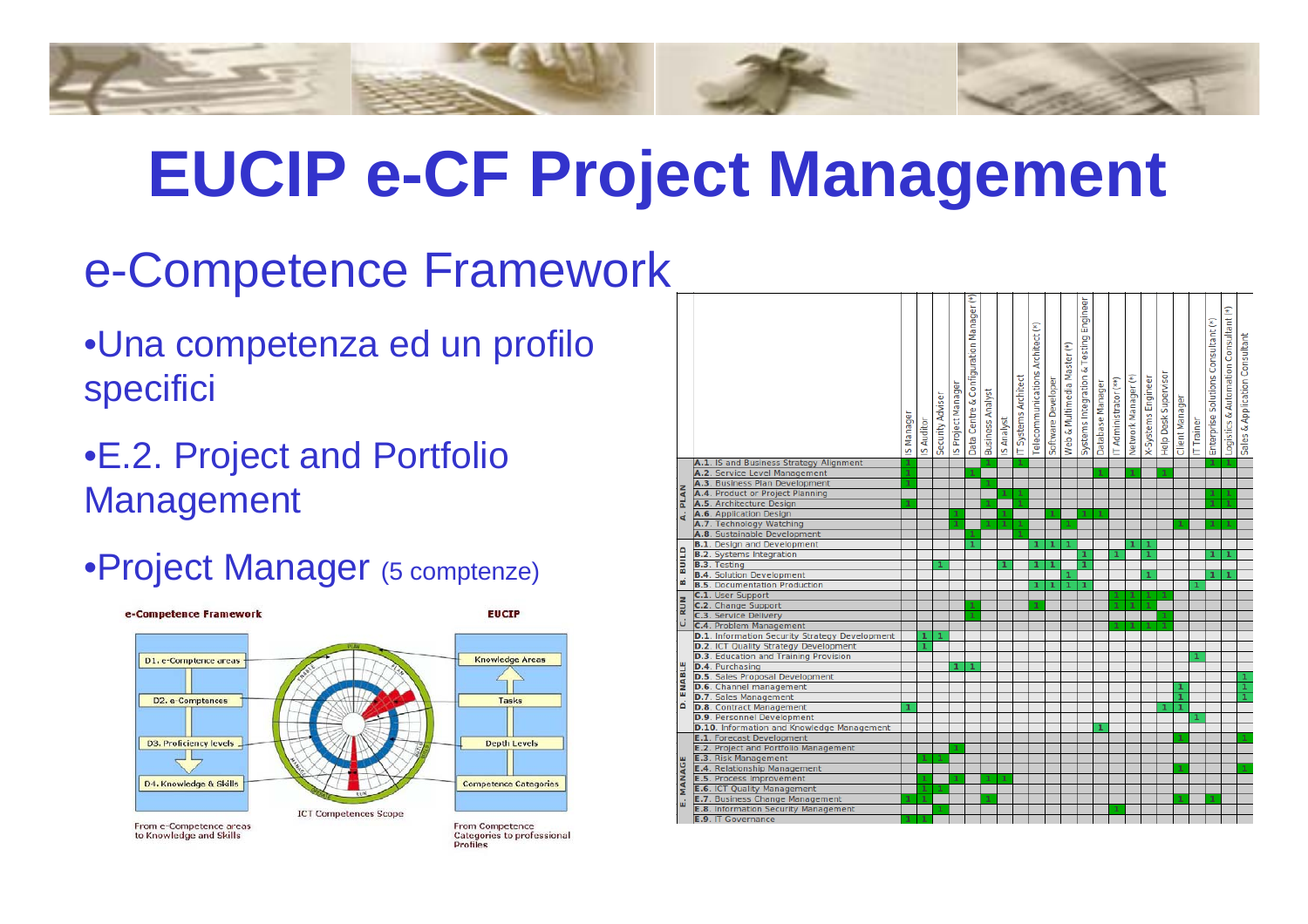#### **PM: specialisti e utenti**

- Le 8 "Competenze chiave per l'apprendimento permanente" (raccomandazione Parlamento Consiglio Europeo 2006)
	- 4. Competenza digitale
	- 7. Senso di iniziativa e di imprenditorialità ("…capacità di pianificare e di gestire progetti per raggiungere obiettivi")
- ECDL Project Planning





**SKILL SET** 

concetti chiave

lavorare per propetti

creazione di attività pianificazione e correlazione di attività

vincoli e degdlineg

note e hyperlinks

percorso critico atato di avanzamento e ripianifico

prediopopizione

ricoros

cooti

creare un nuovo progetto



Strumenti di

Project Managemen

Creazione

di un progetto

Attivit

Ribbroe e co

Monitoraggio

di progetti

Preparazione

di outputo

Questo modulo consente di candidati a usare i software overview sul syllABUS di Project Management per pianificare e monitorare i progetti, tra cui definizione e gestione di attività, risorse, CATEGORIA tempi e costi

Al termine di questo modulo il candidato sarà in grado di: · Comprendere i concetti chiave relativi alla gestione dei progetti.

- · Utilizzare un'applicazione di gestione progetti per creare un nuovo progetto e manutenere un progetto esistente
- · Creare e pianificare le attività; aggiungere scadenze e vincoli di progetto
- · Assegnare i costi: creare e assegnare risorse alle attività
- · Identificare il percorso critico; Monitorare lo stato di avanzamento e ripianificare il lavoro.
- · Preparare e stampare report e grafici,

#### QUALI SONO I VANTAGGI DI QUESTO MODULO?

I vantaggi del modulo ECDL Project Planning sono:

- · Copre le principali competenze necessarie per utilizzare le ppolicazioni di pianificazione di progetto
- · Può essere applicato a una vasta gamma di applicazioni di progettazione, sia pacchetti Vendor sia 'freeware'.
- · Certifica migliori pratiche nell'uso efficace di software di pianifipazione
- · Sviluppato con il contributo di utilizzatori, esperti della materia e professionisti provenienti da tutto il mondo - garantisce la rilevanza e l'ampiezza dei contenuti del modulo

#### **COME INIZIARE?**

Per saperne di più sui contenuti di questo modulo, sui materiali di formazione e per individuare il più vicino Test Center accreditato, si prega di visitare www.ecdl.it.